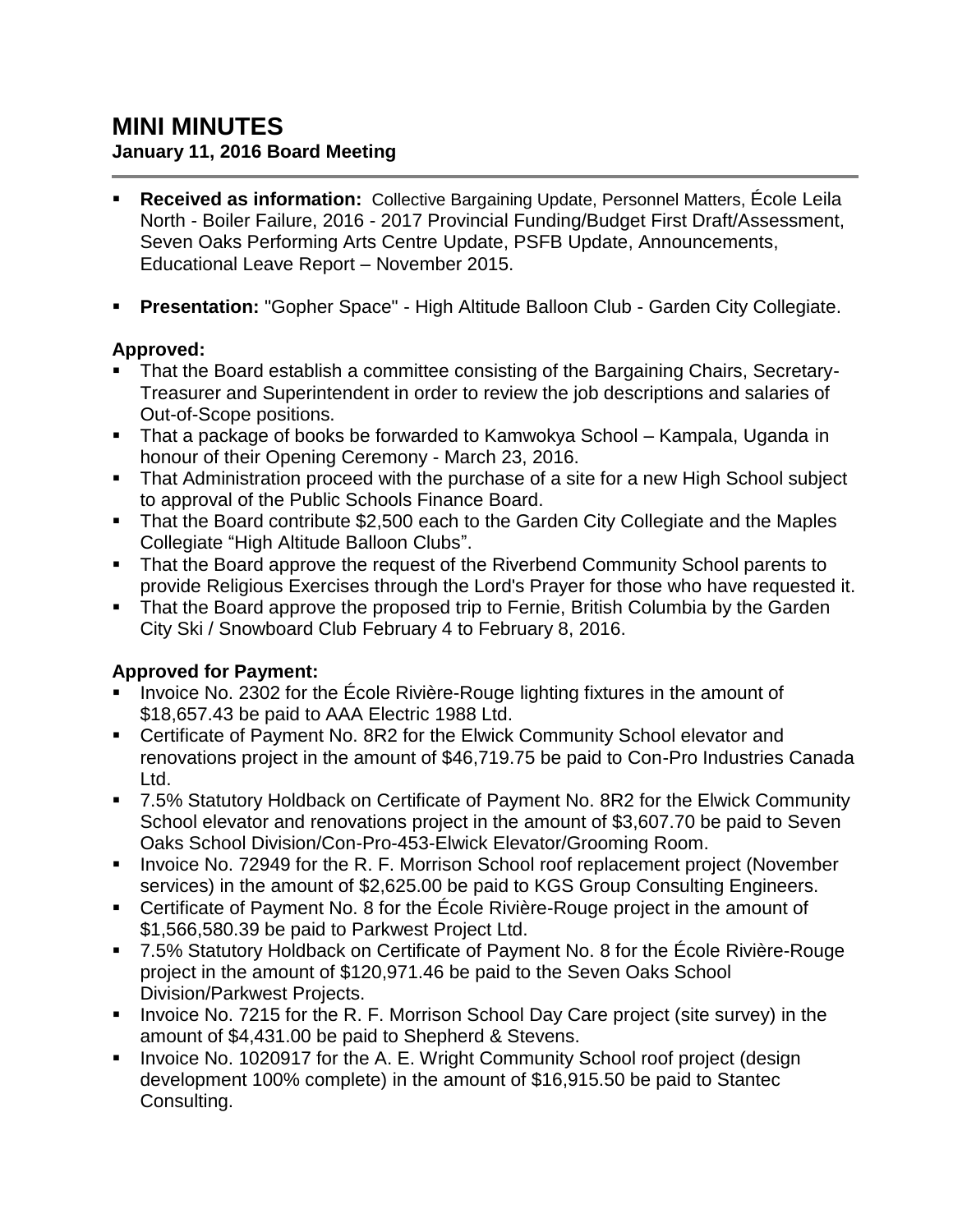- **Invoice No. 1318 for the Precinct E Land Purchase hazardous materials survey in the** amount of \$1,575.00 be paid to Tesseract Environmental Consulting.
- **Invoice No. 1319 for the Precinct E Land Purchase specifications and procedures in** the amount of \$787.50 be paid to Tesseract Environmental Consulting.
- **Invoice No. W-2015-270 for the Edmund Partridge Community School elevator project** (concrete testing) in the amount of \$157.50 be paid to M. Block & Associates.
- **IDED** Invoice No. W-2015-271 for the Garden City Collegiate Skill Build (concrete testing) in the amount of \$519.75 be paid to M. Block & Associates.
- Certificate of Payment No. 9 for the École Rivière-Rouge project (60.7% complete) in the amount of \$870,945.83 be paid to Parkwest Projects Ltd.
- 7.5% Statutory Holdback on Certificate of Payment No. 9 for the École Rivière-Rouge project in the amount of \$67,254.50 be paid to Seven Oaks School Division/Parkwest Projects-455-ERR.
- Certificate of Payment No. 1 for the École Rivière-Rouge Frog Habitat (invoice 752-less holdback) project in the amount of \$23,674.22 be paid to B & B Landscape.
- 7.5% Statutory Holdback on Certificate of Payment No. 1 for the École Rivière-Rouge Frog Habitat project in the amount of \$1,828.12 be paid to Seven Oaks School Division/B & B Landscape-463 ERR Frog.

# **Conference Reports:**

 Susan Kurbis, Vice-Principal, H.C. Avery School. Learning and the Brain - "The Science of Character", November 13 to 15, 2015 - Boston, Massachusetts.

# **Correspondence:**

- Kathlyn McNabb, Secretary-Treasurer, Rolling River School Division. Nomination of Trustee Ken Cameron for 2016 Manitoba School Boards Association President.
- The Honourable James Allum, Minister of Education. Music Month: Celebrating Music in Manitoba Schools - May 2016.
- Public Schools Finance Branch. École Leila North Community School Boiler Replacement Project Authorization.
- George Coupland, Manitoba School Boards Association. Amendments to four separate legislative acts/regulations that if passed will impact school divisions.
- Darryl Gervais, Director, Manitoba Education and Advanced Learning. Mental Math: Grade 9 Mathematics.
- George Coupland, Director of Labour Relations, Manitoba School Boards Association.

Workers Compensation Act Amendments - Post Traumatic Stress Disorder.

- Greg Selinger, Premier of Manitoba. Sarah Baldwin, West Kildonan Collegiate recipient of the Premier's Healthy Living Award for Youth.
- Craig Bachynski, Number Ten Architectural Group. Change Order No. 32 and No. 33 for Elwick School elevator and renovation.
- Jamie Kozak, Prairie Architects Inc. Change Order No. 14 for R. F. Morrison School addition.
- Trent Piazzoni, Number Ten Architectural Group. Change Order No. 1 and No. 2 for Garden City Collegiate - TAA.
- Manitoba School Boards Association. CPI Update November 2015.